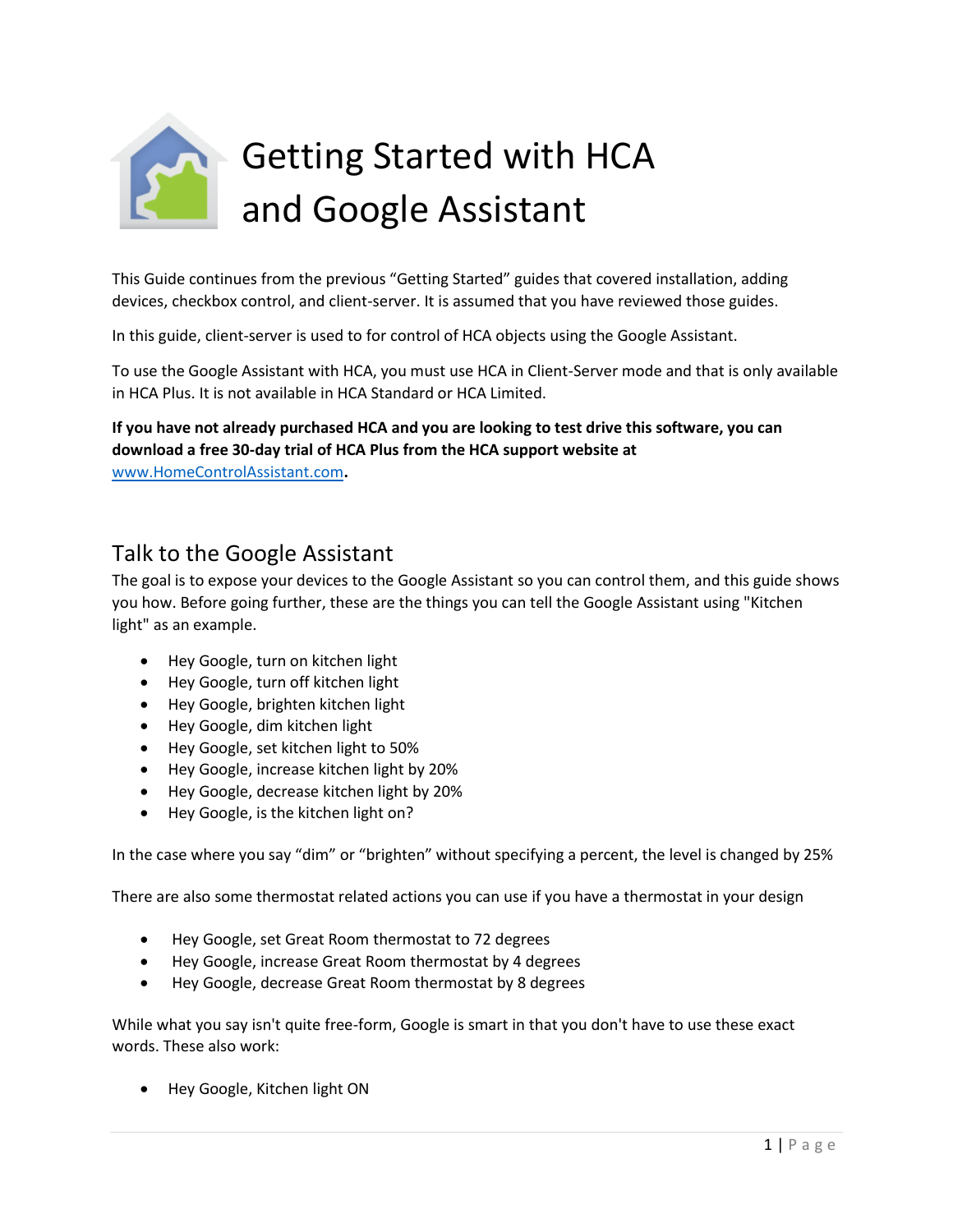• Hey Google, OFF Kitchen light

The Google Assistant, unfortunately doesn't always match "Kitchen Light**s**" and "Kitchen Light" as the same thing when spoken so be careful with names like those.

### Google Everywhere

One nice feature of the Google Assistant is that it is available in many places including the Google Home Speaker, the Google Home Mini, and on selected Android phones. Regardless of where you access the Google Assistant, if on that device you are connected to the account where you added the HCA action and discovered devices, Google will respond and control devices.

### Friendly Names

When you added devices to your HCA design you may have named them in ways that made sense and that were descriptive. For example, "Patio light northwest corner". But that's a long name to speak to the Google Assistant and it might be better to use a shorter more focused name.

In HCA these shorter names are called friendly names and act as aliases for the names given to the device.

There are these limitations on friendly names:

- 1. Names can contain only letters, numbers, and blanks.
- 2. Names shouldn't contain as a word that is, embedded with blanks on both sides that the External Assistant uses as key words. HCA points out when you have use one. Some of them are: discover, turn, on, off, brighten, dim, set, percent, stop, cancel, to, the, pause. An example name that wouldn't work would be "Kitchen dim light" since it has "dim" in it.

Google Assistant support begins with the *External Assistants Configuration* button on the *HCA Cloud* ribbon category.



The External Assistant setup dialog is the place where you can see all your design elements and assign, modify, and view their Friendly Names.

In addition to using this dialog you can also configure the friendly name and enable/disable support for an individual device, program, group, or room by opening its properties and viewing/modifying the "Friendly Name" settings on the properties dialog *Name* tab.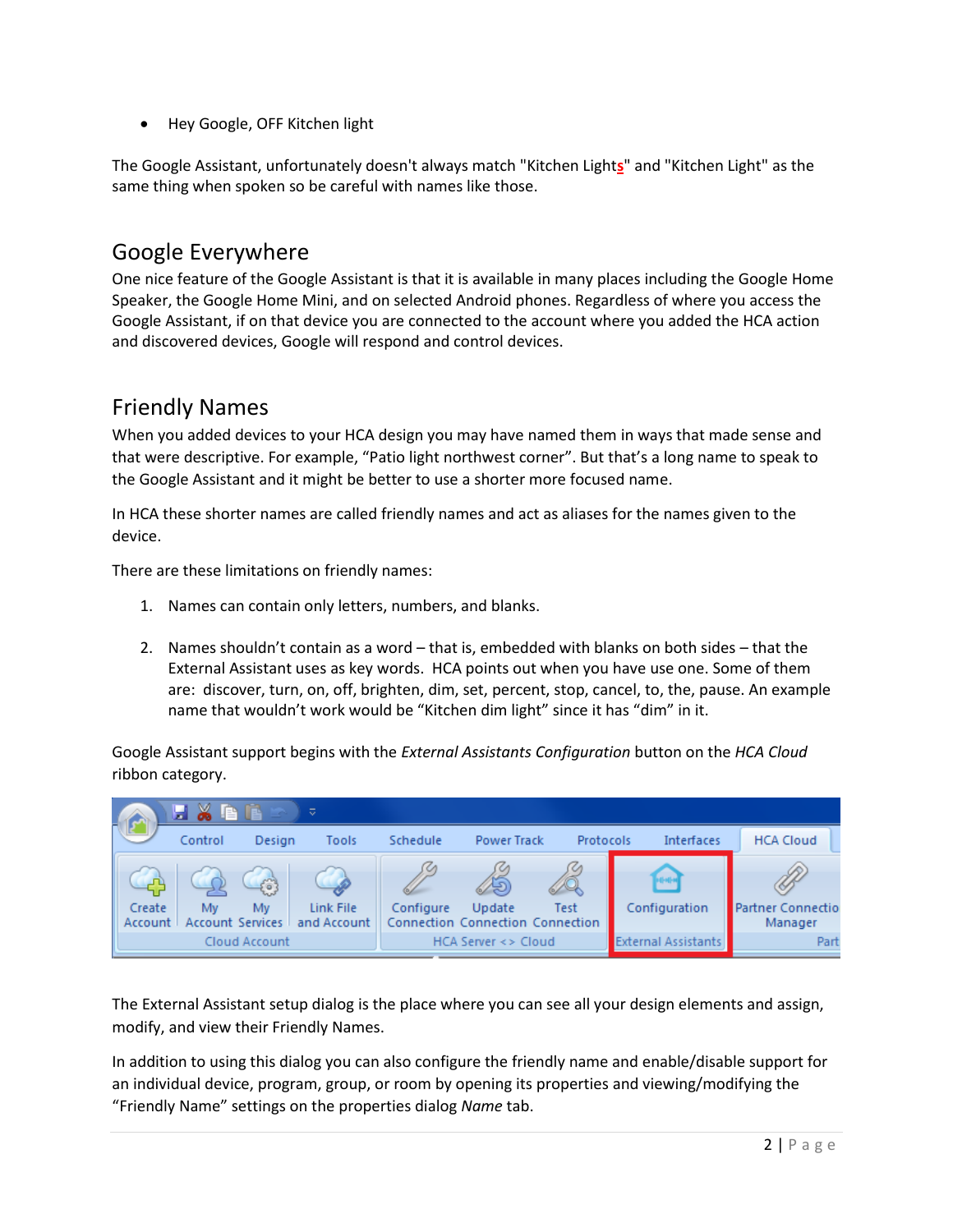| The "Friendly Name" is what is used to control the HCA object when interacting with the Assistant.<br><b>HCA Object</b><br>Enabled?<br><b>Friendly Name</b>                                                                                                                                                                                                             |                |                          |   |  |
|-------------------------------------------------------------------------------------------------------------------------------------------------------------------------------------------------------------------------------------------------------------------------------------------------------------------------------------------------------------------------|----------------|--------------------------|---|--|
| Crawl Space - Driveway Sensor                                                                                                                                                                                                                                                                                                                                           | No             |                          | E |  |
| Crawl Space - Sensor Power                                                                                                                                                                                                                                                                                                                                              | No             | Crawl Space Sensor Power |   |  |
| Dining Room                                                                                                                                                                                                                                                                                                                                                             | No             | Dining Room              |   |  |
| Dining Room - Lights                                                                                                                                                                                                                                                                                                                                                    | Yes            | Dining Room Lights       |   |  |
| Dining Room - Motion detector                                                                                                                                                                                                                                                                                                                                           | No             |                          |   |  |
| Down Bath                                                                                                                                                                                                                                                                                                                                                               | No             | Downstairs Bath          |   |  |
| Down Bath - Ceiling Lights                                                                                                                                                                                                                                                                                                                                              | Yes            | Downstairs Bath Lights   |   |  |
| Down Bath - Downstairs bath1<br>Down Bath Downstairs bath1<br>No                                                                                                                                                                                                                                                                                                        |                |                          |   |  |
| Down Bath - Downstairs bath2<br>Down Bath Downstairs bath2<br>No                                                                                                                                                                                                                                                                                                        |                |                          |   |  |
| Down Bath - Motion detector<br>No                                                                                                                                                                                                                                                                                                                                       |                |                          |   |  |
| Down Hallway                                                                                                                                                                                                                                                                                                                                                            | No             | Downstairs Hallway       |   |  |
| Down Hallway - Hallway                                                                                                                                                                                                                                                                                                                                                  | Yes            | Downstairs Hallway       |   |  |
| Dualco mom                                                                                                                                                                                                                                                                                                                                                              | M <sub>a</sub> |                          |   |  |
| Devices<br>Enable all selected<br>Disable all selected<br>Make Assistant names<br>Select all<br>Go<br>Note<br>To make a device, program, or group available to control by an External Assistant, double-click on the enable column for it.<br>To change the name you use with an External Assistant for a device, program, or group, double-click on the text and edit. |                |                          |   |  |

Create a friendly name for each device, program, or group you want to control. You can use the "Make Assistant names" button in the dialog lower right to create names that are the same as the object name. This may be a good starting point. As it says in the blue text in the image above, you can double click on the friendly name and then edit it. You can also toggle - enable / disable - support for the device by double-clicking in the Enable column on the row for the device.

The "Make Assistant names" operation creates the name from the room name and device name but modified it to meet the above criterion.

Choosing good names is important: You want names that are easy to say and unique enough to not be confused with others.

If you want to make major changes to the enable/disable settings, you can multi-select several rows and then use the "Enable all selected" or "Disable all selected" buttons. You can also use the select dropdown and the "go" button to select all objects of a type and then enable or disable them in one operation.

In addition to using this dialog you can also configure the friendly name and enable/disable support for an individual device, program, group, or room by opening its properties and viewing/modifying the Friendly Name settings on the properties dialog Name tab.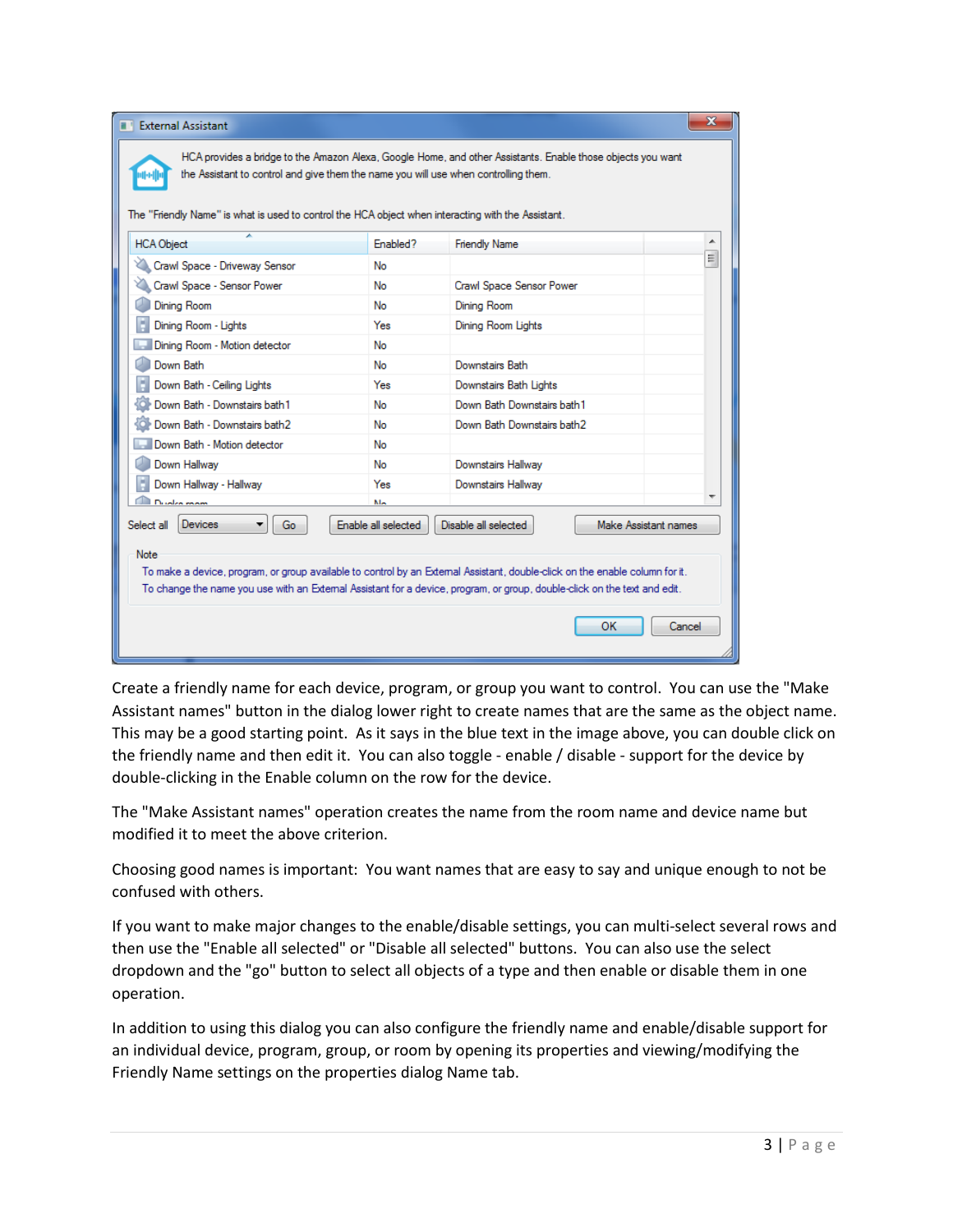You can print a list of Friendly names and what each name does. It might be a good idea to print out a list of the names you can speak until everyone in the family gets used to this new world. You can have the printout contain only a list of External Assistant names. Select from the print menu "Printout Setup" to control what gets printed. Printing is available in the HCA application menu.

# Adding HCA support in the Google Assistant application



The pictures and directions here are from the Google Home app running on a tablet. From a phone, the concepts are the same but what you see, and the actions taken, may be somewhat different.

### **NOTE: The choice that you make to add support may seem odd, but in the instructions below you will be choosing a product called "Voice UPB Bridge". It works with HCA and can control all devices types, groups, and programs. It's just the name that was chosen and got stuck at that.**

To begin, start the Google Home application on your mobile device and tap the account icon at the bottom right to open the *Account* page.

| $\boxtimes$ $\otimes$ $\blacktriangleright$ |                                        |   |         |   | ©: 97% ■ 6:20 AM |
|---------------------------------------------|----------------------------------------|---|---------|---|------------------|
|                                             |                                        |   |         |   | İ                |
|                                             |                                        |   |         |   |                  |
|                                             |                                        |   | Account |   |                  |
|                                             |                                        |   |         |   |                  |
| к                                           | Kimberly Harms<br>khamshca@gmail.com v |   |         |   |                  |
|                                             | Home<br>Home member                    |   |         |   |                  |
| ٥                                           | Set up or add<br>드                     |   |         |   |                  |
| 口頭                                          | 0 local devices                        |   |         |   |                  |
|                                             | General settings                       |   |         |   |                  |
| జ                                           | Settings                               |   |         |   |                  |
| Θ                                           | Account preferences                    |   |         |   |                  |
| Θ                                           | My Activity                            |   |         |   |                  |
| Additional                                  |                                        |   |         |   |                  |
| ЬJ                                          | Mirror device                          |   |         |   |                  |
| 甴                                           | Offers                                 |   |         |   |                  |
| ਵ                                           | Google Store                           |   |         |   |                  |
| 0                                           | Help                                   |   |         |   |                  |
| E                                           | Feedback                               |   |         |   |                  |
| 三                                           | Open Source licenses                   |   |         |   |                  |
| п.                                          | App info                               |   | Ŷ,      |   |                  |
|                                             | ⋒                                      | ◎ |         | ₪ | @                |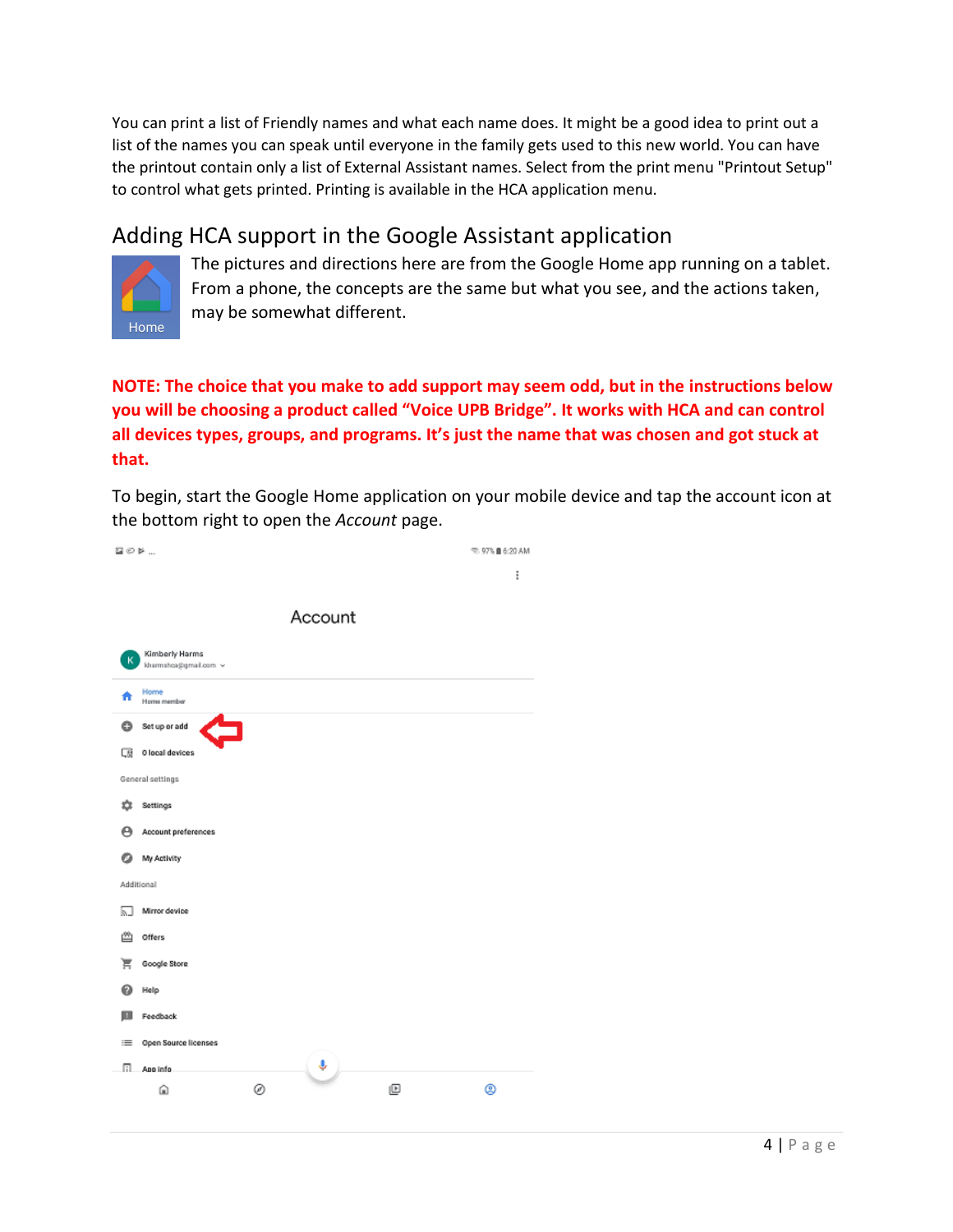Tap on "Set up or Add" to open the *Add and Manage* page.

| $\boxtimes$ $\oslash$ $\triangleright$ |                 |                      | <sub>55</sub> 96% ■ 6:25 AM |
|----------------------------------------|-----------------|----------------------|-----------------------------|
| ←                                      | Add and manage  |                      | I                           |
|                                        | Add to home     |                      |                             |
|                                        | 8               | Set up device        |                             |
|                                        | 塭               | Invite home member   |                             |
|                                        | Ŀ               | Create speaker group |                             |
|                                        | A               | Create new home      |                             |
|                                        | Manage services |                      |                             |
|                                        | J               | Music and audio      |                             |
|                                        | ▣               | Videos and photos    |                             |

Tap on "Set up device" to open the *Set up* page.

| ⊛າ⊳ |             |                                                                                                                                             | © 05% @ 6:25 AM |
|-----|-------------|---------------------------------------------------------------------------------------------------------------------------------------------|-----------------|
| ←   |             |                                                                                                                                             | Ð               |
|     |             |                                                                                                                                             |                 |
|     |             | Set up                                                                                                                                      |                 |
|     |             | Set up new devices or add existing devices and services to your<br>home                                                                     |                 |
|     | New devices |                                                                                                                                             |                 |
|     | A           | Set up new devices in your home<br>Google Home, Chromecast, Smart Displays, and devices labeled<br>Made for Google like C by GE smart buibs |                 |
|     |             | Works with Google                                                                                                                           |                 |
|     | ⊕           | Have something already set up?<br>Link your smart home services like Philips Hue and TP-Link                                                |                 |

Tap on "Works with Google" to open the list of available products. Scroll down until you find "Voice UPB Bridge" and tap on that to start the linking process.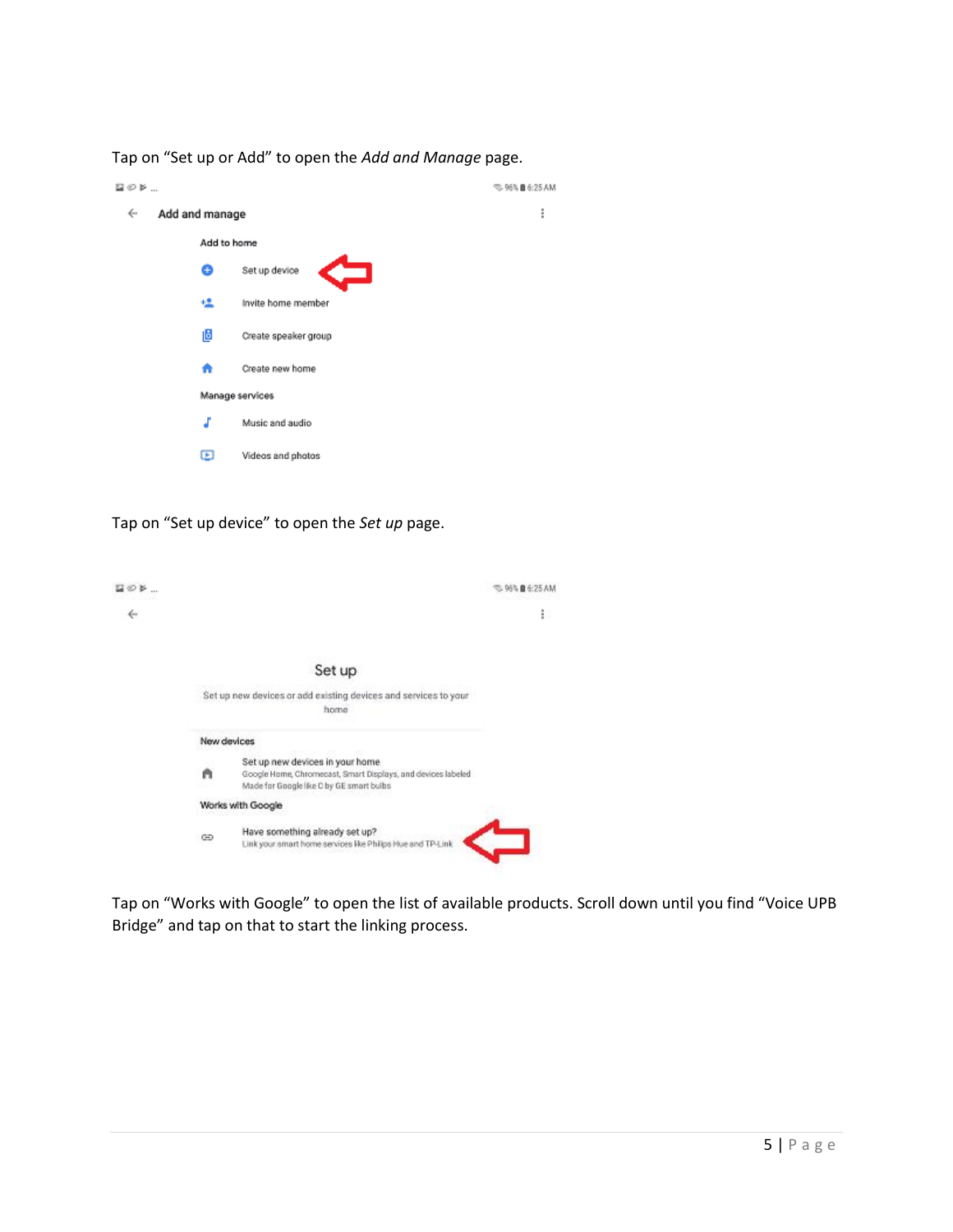|                            | © 87% ■ 7:06 AM |   |
|----------------------------|-----------------|---|
| ←<br>Manage accounts       | Q               | ÷ |
| VIZO Smart                 |                 |   |
| vocesion VOCOlline         |                 |   |
| c<br>Voice UPB Bridge      |                 |   |
| Voxior Home                |                 |   |
| <b>VTAC Smart</b><br>GAZZO |                 |   |
| ۹<br>W Lamp                |                 |   |
| Wattio                     |                 |   |

The linking process uses your HCA Cloud account user name and password so have those ready. Enter your cloud account user name as the "Bridge Name" and the cloud account password as the "Remote Code". Then tap "Sign in".

| $\boxtimes$ $\oslash$ $\triangleright$ |                 | © 94% ■ 6:32 AM                     |
|----------------------------------------|-----------------|-------------------------------------|
| ×<br>https://oauth.voiceupbbridge.com  |                 | ፧                                   |
| ۰<br><b>/OKEUPS</b>                    |                 | $\overline{\phantom{a}}$<br>-<br>-- |
|                                        |                 |                                     |
|                                        | Already a UPB   |                                     |
|                                        | Bridge user?    |                                     |
|                                        | Login in here:  |                                     |
| <b>Bridge Name</b>                     | Hoa14testsystem |                                     |
| Remote<br>Code                         | ------          |                                     |
|                                        | Sign in         |                                     |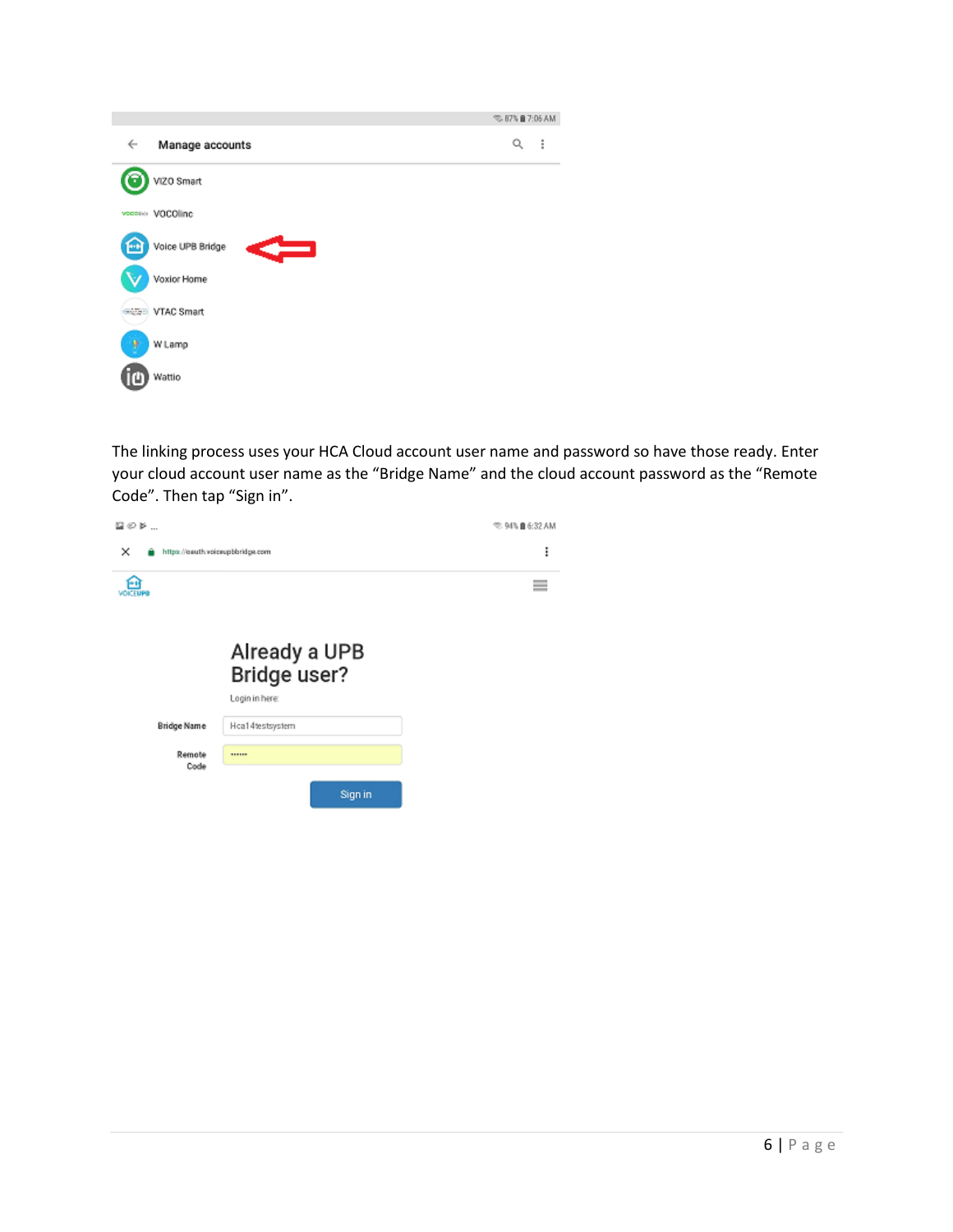#### Then approval page appears:

| 20 F                                                                                                                                                 | 5,93% <b>8</b> 6:33 AM |  |
|------------------------------------------------------------------------------------------------------------------------------------------------------|------------------------|--|
| ×<br>https://oauth.voiceupbbridge.com                                                                                                                | I                      |  |
|                                                                                                                                                      |                        |  |
| <b>UPB Bridge User:</b><br>HCA14TestSystem                                                                                                           |                        |  |
| Google Home UPB is requesting access                                                                                                                 |                        |  |
| to your account.                                                                                                                                     |                        |  |
| Do you approve?<br>By signing in and allowing access to your account, Google Home<br>UPB will have access to the following services and information. |                        |  |
| View design information including devices, programs,<br>rooms and schedules                                                                          |                        |  |
| Obtain the state of devices, programs and rooms.                                                                                                     |                        |  |
| Change the state of devices, programs and rooms.                                                                                                     |                        |  |
| Remotely access your Home Automation system to<br>retrieve settings                                                                                  |                        |  |
| Allow                                                                                                                                                |                        |  |
| Deny                                                                                                                                                 |                        |  |

Tap the "Allow" button. A popup appears that says "Linking your Voice UPB Bridge account"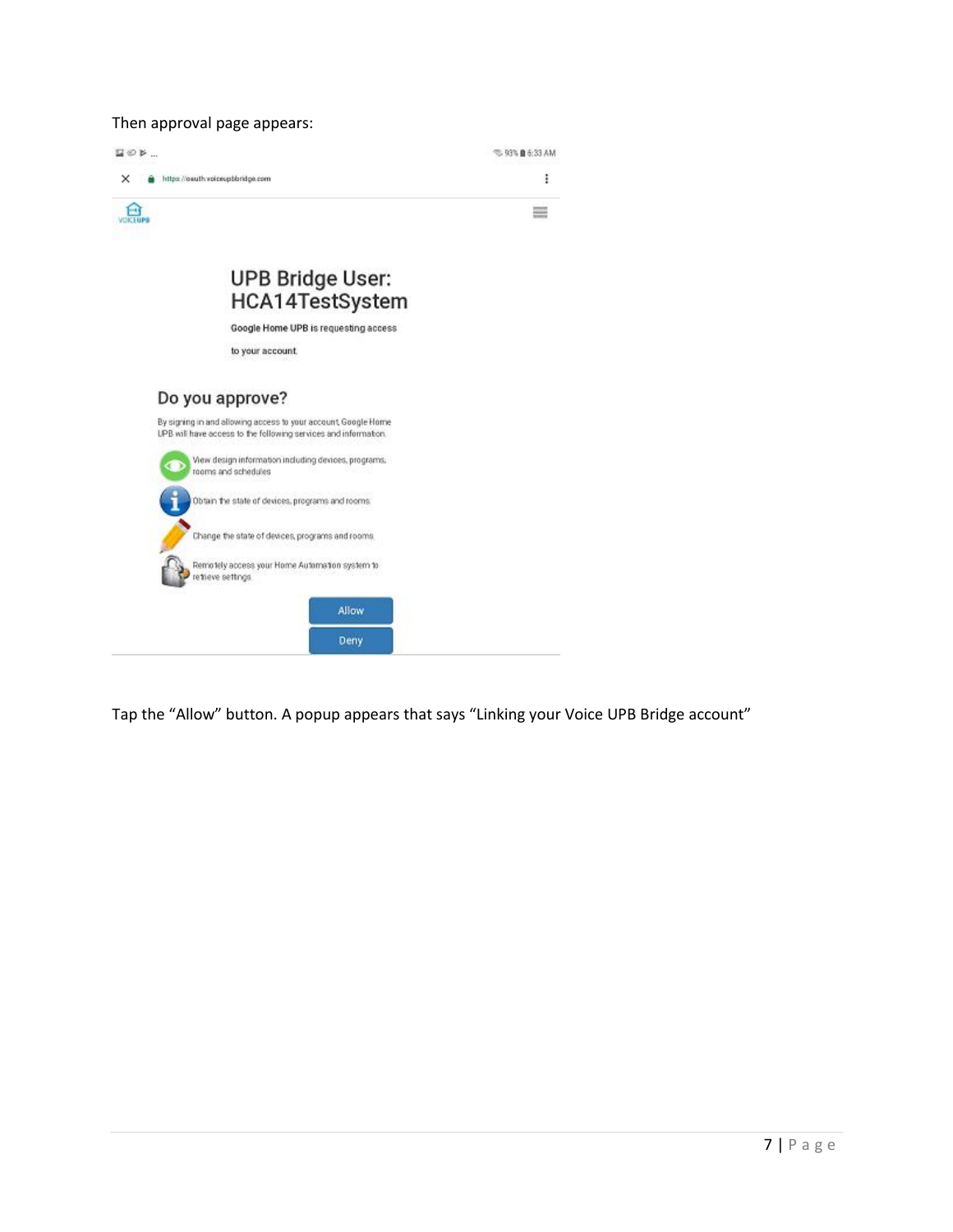### A few other popups may appear and then the "Smart devices added" page appears.

 $\boxtimes$   $\odot$   $\bowtie$  ...  $\otimes$  93%  $\blacksquare$  6:35 AM  $\times$ 

|                                    | o |
|------------------------------------|---|
|                                    |   |
| Bedroom Overhead<br>Bedroom        |   |
| GREAT ROOM                         |   |
|                                    | ø |
| Great Room Wall<br>Great Room      |   |
| KIDS BEDROOM                       |   |
|                                    | Ò |
| Kids Room Overhead<br>Kids Bedroom |   |
| OUTSIDE                            |   |
|                                    | ø |

#### Smart devices added

Review or add more devices to a room

Tap on "Done" and the process is complete.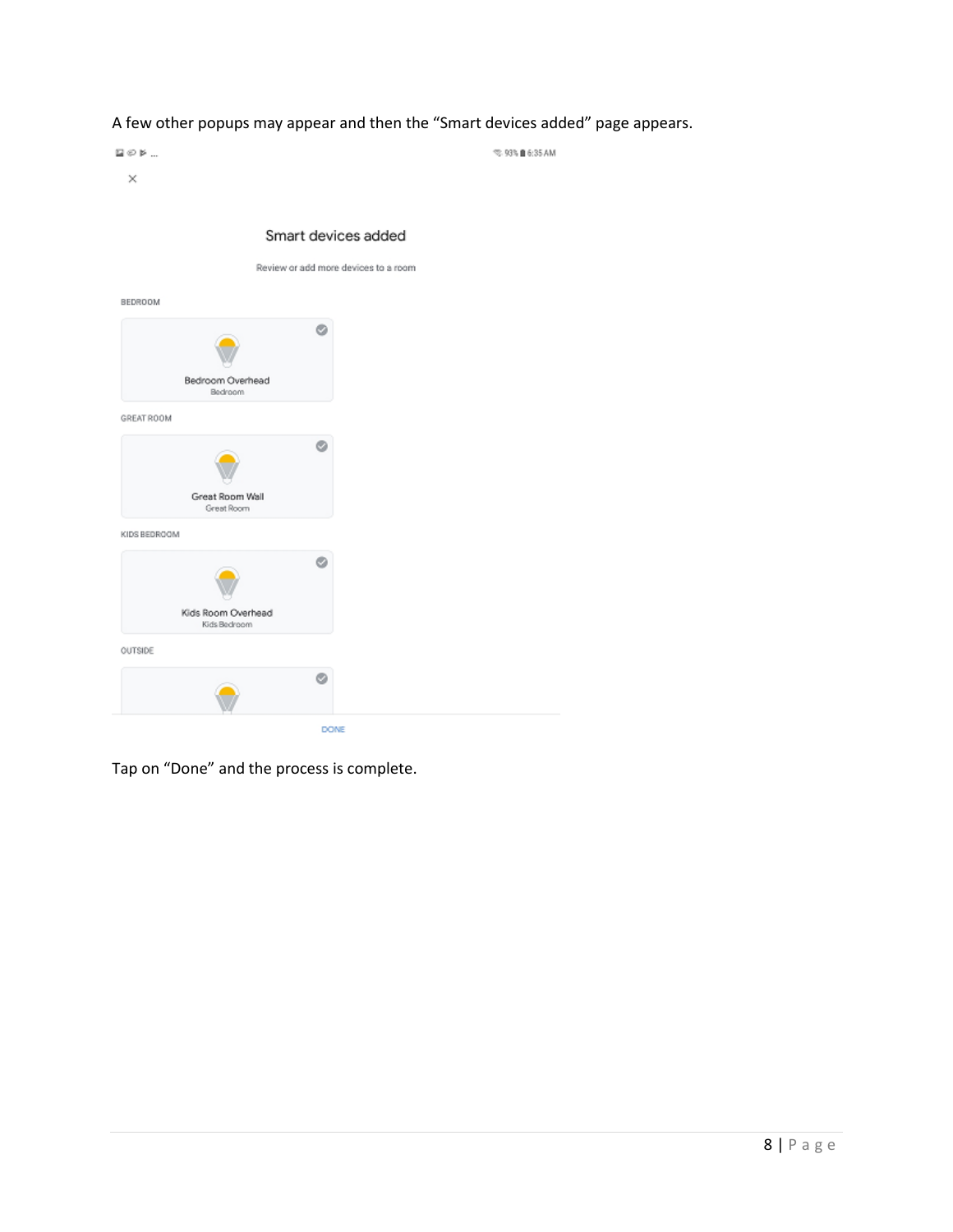When you return to the Assistant home page, your devices are listed, and you can control them from there or using voice with the Assistant.

| $205 -$                        | <sup>₩</sup> 93% <b>B</b> 6:36 AM |
|--------------------------------|-----------------------------------|
|                                | Ð                                 |
| Home                           |                                   |
| Invite home member X           |                                   |
| ø                              |                                   |
| Off<br>On<br>Hay.<br>Broadcast |                                   |
| ٠<br>÷.                        |                                   |
| Routines<br>Add<br>Settings    |                                   |
| Bedroom<br>1 device            |                                   |
| Bedroom Overhead               |                                   |
| $Off$ $=$<br>On                |                                   |
| Great Room<br>1 device         |                                   |
|                                |                                   |
| Great Room Wall                |                                   |
| $OH \rightarrow On$            |                                   |
| Kids Bedroom                   |                                   |
| ◎<br>@<br>ω                    | ø                                 |

## Starting Over

If you want to start over, you can unlink the Voice UPB Bridge and that removes the devices. Then you can begin the add process again. The steps are very similar to those given above:

- 1. Start the Assistant app
- 2. Tap on the Account icon at the bottom of the home page
- 3. Tap on "Set up or add"
- 4. Tap on "Set up device"
- 5. Tap on "Works with Google"

The Voice UPB Bridge will now appear at the start of the list as a "linked service". Tap on it to start the unlinking process.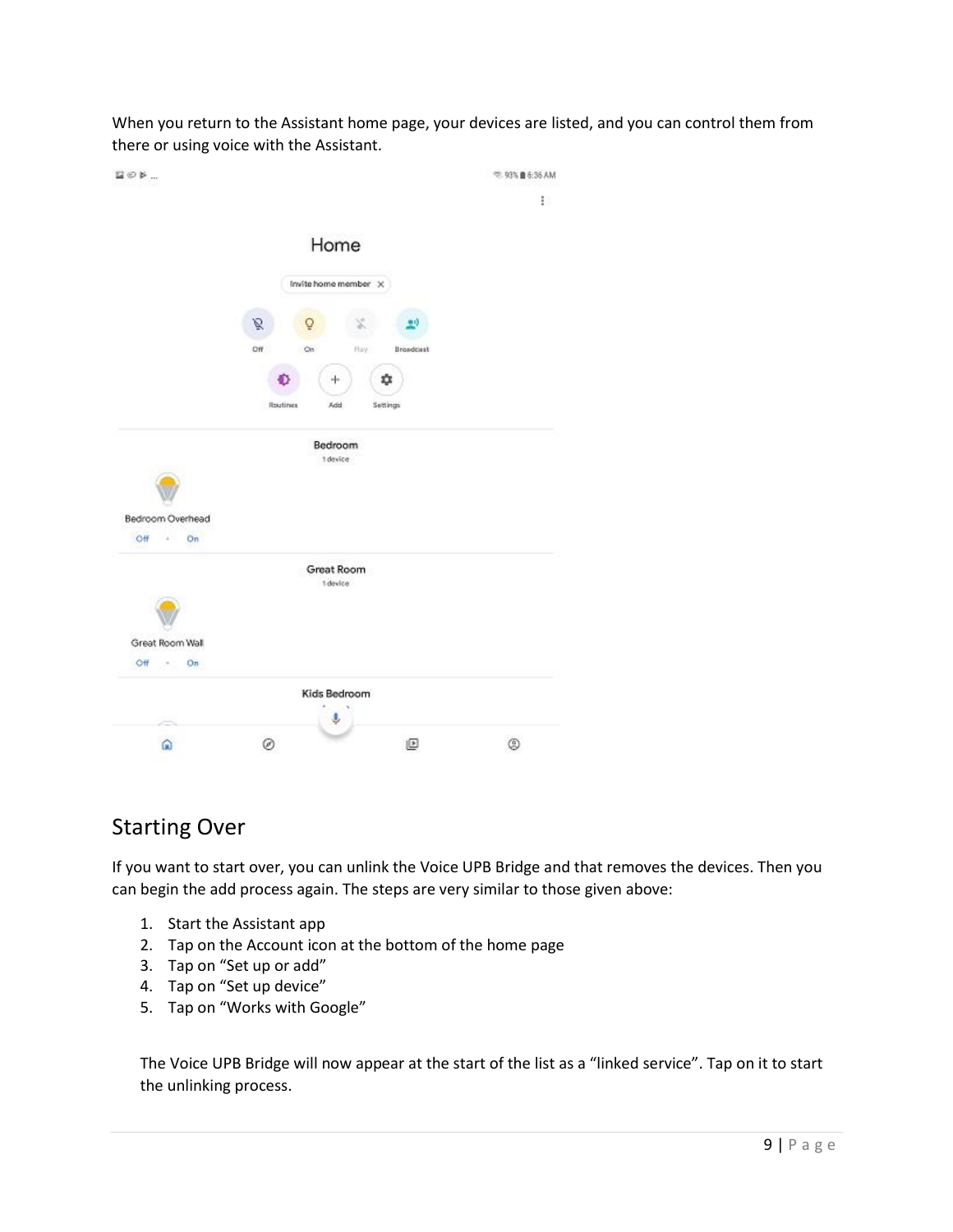

Click on "Unlink" and all the Smart Device are removed. You can then red add and devices will be rediscovered.

## Getting it to work: Resolving control problems

Unfortunately, many times the "error reports" Google says really don't help much. Many times, it says "I don't know how to help with that" or something similar regardless of what error HCA returns to Google.

Possible problems are:

- 1. Google can't connect to the server
- 2. When Google asks to control a device, the server reports a security problem
- 3. When Google asks to control a device, the server reports that there is no such device
- 4. When Google asks to control a device, the server reports it can't carry out the operation

Again, these errors may result in Google saying the same thing. So here is some help in figuring out what went wrong.

- a) Make sure you are running the HCA Server and you opened your design file. Even we sometimes forget to open the HCA file in the server.
- b) Make sure that you have configured and tested the cloud connection. In the HCA Server application menu in the Tools menu there is a "HCA Cloud Update" and a "HCA Cloud Access Test" menu choice. Use the "Update" menu choice to make sure that the HCA Cloud has your correct IP address and remote access password. Until the "Test" operation shows success, Google will not be able to access your server. You may have port forwarding incorrectly configured in your router and/or your firewall settings are wrong.

Once you have done these two things that should eliminate problem # 1 above. After this, then you must dig a bit more for more resolutions.

Next, make sure that you have all your interfaces connected and working. You can see this by opening "HCA Options" from the Server application window "Tools" menu and looking on the "Hardware" tab. Also try and control the device from a client (Windows, Android, iOS) and see if that works.

And perhaps the Google error is correct – for example trying to dim a non-dimmable device. It is unfortunate that many times Google gives only the one error statement rather than different replies to help show what the problem is.